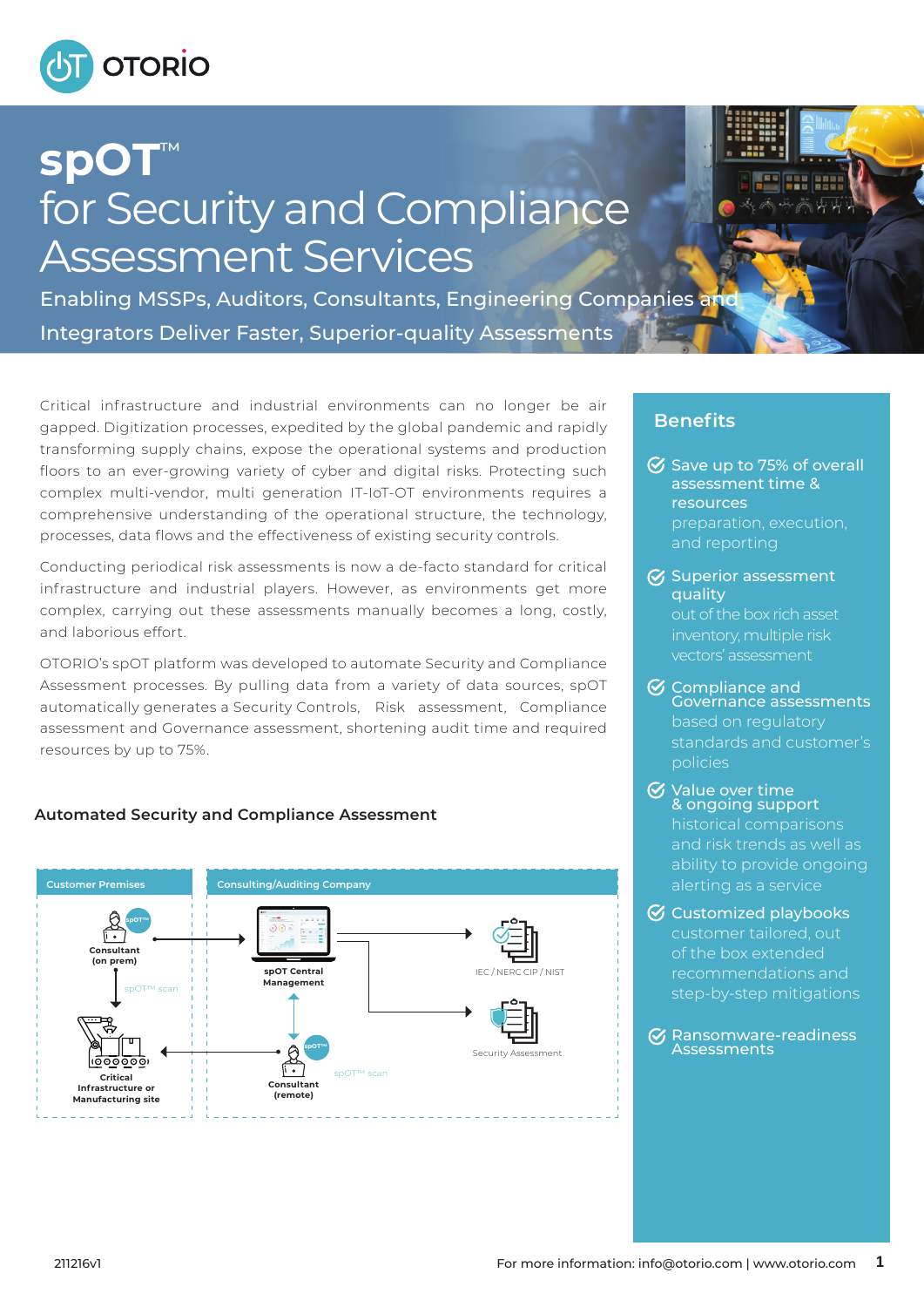

### spOT<sup>™</sup> - Expedite the Audit Process, Expand the Value

spOT from OTORIO is a powerful software solution that is easy to set up and execute on-site or remotly. Once connected and configured, spOT automatically builds an enriched OT, IT and IIOT asset inventory, including components, assemblies, complete machines, network segments, firewall configurations, connectivity between devices, protocols and more. The inventory is automatically organized by operational processes and the enriched data is pushed to a central database for deep, automated analysis.

spOT then starts to automatically build the security assessment. First, gaps in the security posture are identified including: asset and SW vulnerabilities, segmentation issues, firewall policy-misconfigurations, zero-trust holes, and others. The risks are prioritized by their business impact according to the importance of the business process and its influence on other components or processes.

Once risks are fully assessed, mitigation insights are generated. Practical recommendations and step-by-step mitigation playbooks are compiled and bundled with the security report.

spOT generates Compliance reports, based on general and industrial-specific security standards and frameworks such as IEC 62443, NIST and NERC CIP. The reports provide an overall compliance score as well as a score per specific regulation/standard with a clear view of all open compliance issues. Similar process can be initiated to generate tailored Governance reports based on customer-specific policies and rules.

#### spOT<sup>™</sup> - Deliver value over time

spOT's value increases over time. Reassessing the same environment, spOT will provide historical perspectives – what has improved, what has gotten worse and what is the trend.

spOT can also be used to provide risk-alerting services. Once scanned and assessed, an environment can be stored on the spOT database for monitoring. spOT will then continuously look at new risk information (e.g. new CVEs) and assess its impact on the environment. A risk-notification will be created if relevant information for an environment is discovered.



spOT Expedites the

Hee Rees